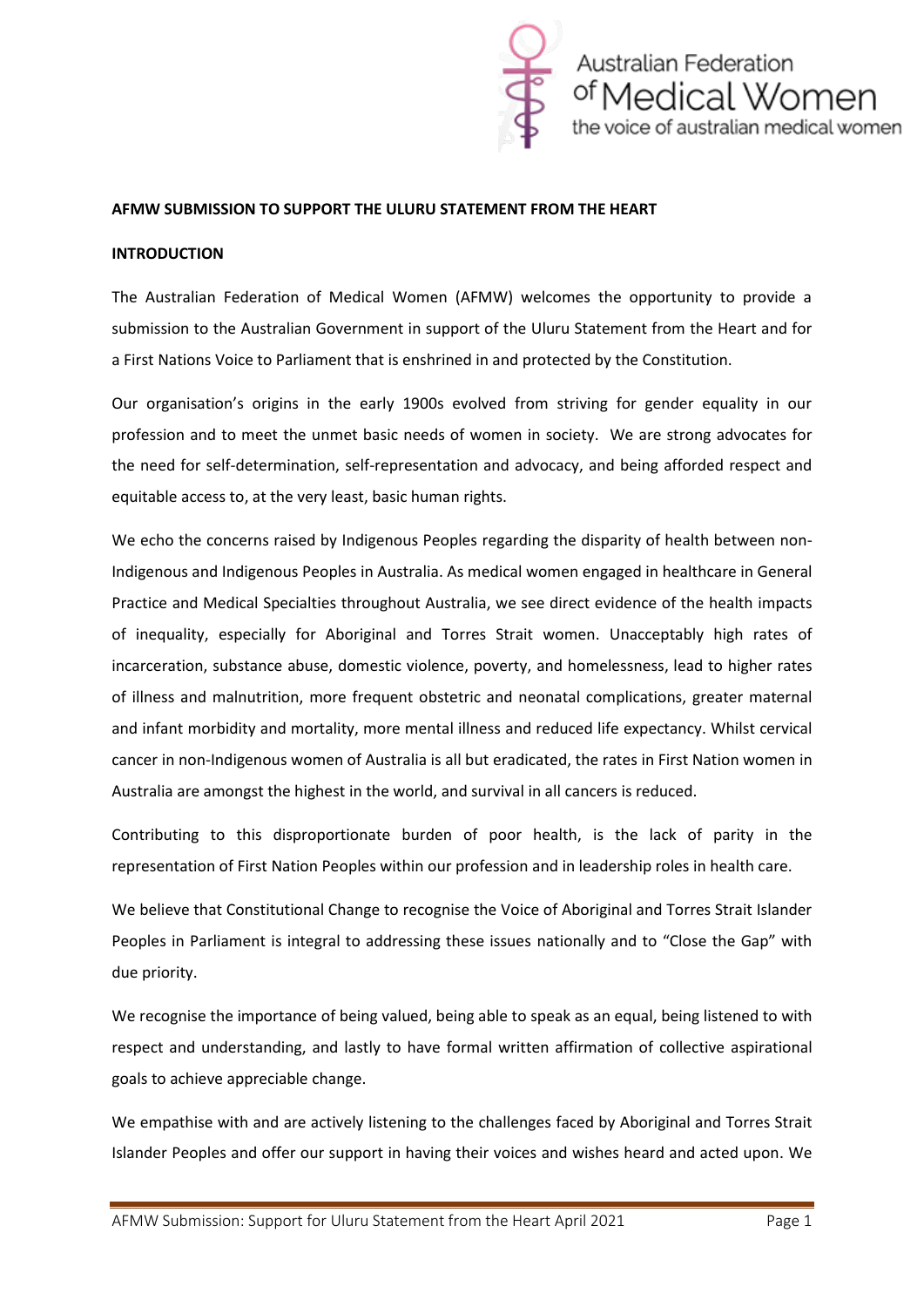need to challenge the systems and constructs in Australian society generally, and within our medical



profession, particularly in relation to racial equity, gender equity, and their intersection.

We acknowledge that health and well-being are inextricably linked to self-determination. We urge the Australian Government to truly acknowledge this also – not just in deed, but in whole-hearted commitment and action.

We also acknowledge the important role that women play in the health of communities - they are often the most passionate, bold and effective drivers of change within the family and the community. We uphold in particular the Voices of Aboriginal and Torres Strait Islander women. We highlight the voices of women contained within the *Wiyi Yani U Thangani Report* (2020) and ask that they also be heard and supported.

We would like to add our voice to those of our First Nation People as accomplices in this process.

### **FORMAL SUPPORT FOR THE ULURU STATEMENT FROM THE HEART**

- AFMW concurs with the Uluru Statement from the Heart that this form of Constitutional change is a step on the way to embracing a fuller expression of Australia's nationhood for all Australians.
- AFMW supports a First Nations Voice enshrined in the Constitution.
- Members of AFMW would like to see full and fair representation of First Nations people where they can be directly involved in decisions that affect them and advocate for a model for the National Voice that is truly representative of Aboriginal and Torres Strait Islander peoples.

### **RECOGNITION OF THE IMPORTANCE OF VOICE**

- The Uluru Statement from the Heart states that First Nations people seek to be heard.
- Our own mission statement proclaims us to be the voice of Australian medical women and so we have long recognised the power of a voice and of being heard.
- At all our meetings we speak from our own hearts when we repeatedly acknowledge that we live on lands where sovereignty has never been ceded.
- When we regularly acknowledge Elders past, present and emerging, it is a logical step to support the wish of First Nations people to be heard and to have a National Voice.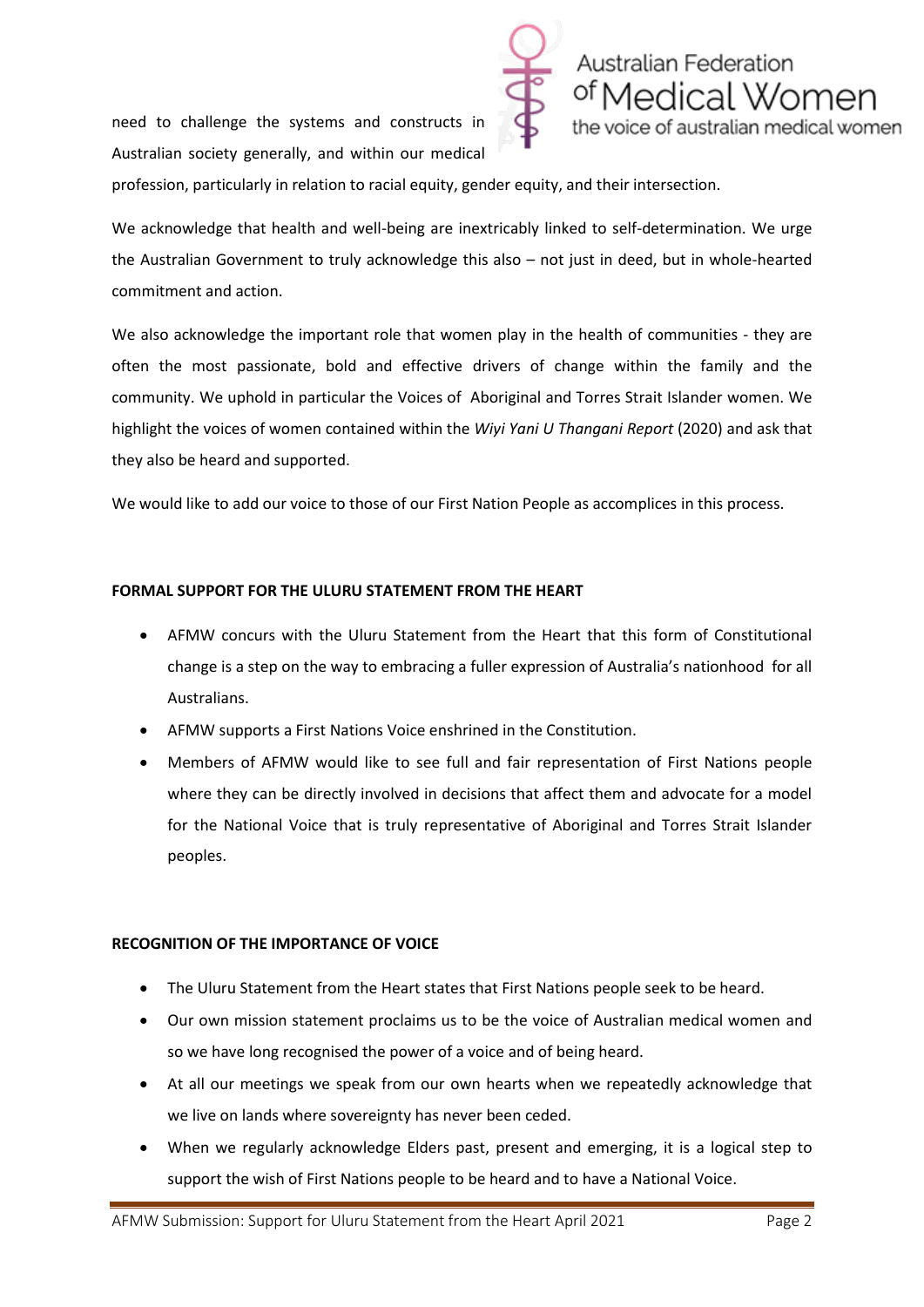The history of colonisation demonstrates there is no power to make real and lasting



change, nor even to be heard, without Constitutional endorsement of a First Nations Voice forever protected in the Constitution.

In conclusion, thank you for the opportunity to make a submission calling on the Australian Government to support the Uluru Statement from the Heart and for a First Nations Voice to Parliament enshrined in the Constitution.

*Written on behalf of the Australian Federation of Medical Women by the members of the AFMW Reconciliation Action Plan Committee with editorial input from key representatives of Indigenous Engagement*

*For further information see:*

<https://afmw.org.au/about/>

<https://afmw.org.au/aboriginal-and-torres-strait-islander-medical-women/>

<https://afmw.org.au/purplebushmedicineleaves/>

*Correspondence:*

*<https://afmw.org.au/contact-us/>*

**ACT** and Region





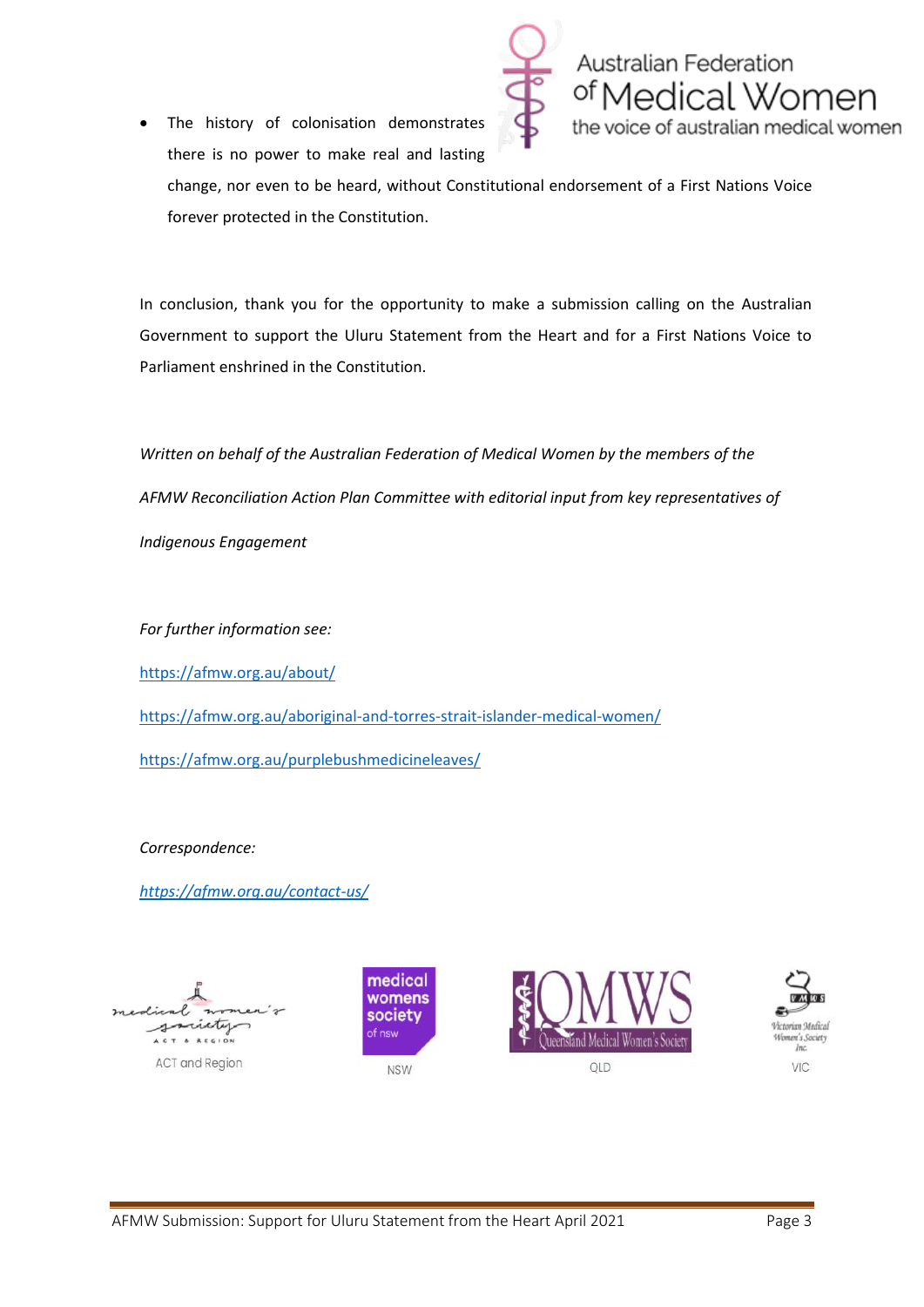

## **APPENDIX – Responses to the Five Questions from Submission Guidelines and Starter Pack**

## **1. Please write a brief paragraph introducing yourself (our organisation).\***

#### **Who are we?**

These are the Aims and objects of the Australian Federation of Medical Women (AFMW), as listed in its constitution:

The Aim of the Federation shall be to promote the professional development of medical women through education and research and to improve the health and welfare of all persons but especially women and children in the Australian community

The Objects of the Federation are:

- $\circ$  To advance the interests of medical women in all matters relative to their professional work by continuing education and other means
- $\circ$  To act for and represent Australian medical women in all matters of mutual interest at national and international levels
- o To affiliate with the Medical Women's International Association and any other national or international organisation approved by the Federation
- o

### **2. Why do you think the Uluru Statement from the Heart is important?**

- It is the culmination of the collective voice of the largest gathering of First Nation people in 2017 describing:
	- $\circ$  The spiritual connection between the Aboriginal and Torres Strait Islander peoples to the land, over more than sixty millennia, and their basis for sovereignty which has never been ceded nor extinguished
	- o The enormous scale of the crisis being faced
	- o The desire for empowerment through constitutional reforms
	- $\circ$  The aspiration for a Makarrata Commission for a fair and truthful relationship with Australia through self- determination
- It has been developed in a process of self-determination lead by Aboriginal and Torres Strait Islander people
- It is not a token measure, but is something that will make a real difference
- It is a unanimous declaration of what Aboriginal and Torres Strait Islander people want, and a common goal for all to work towards
- The order, Voice, Treaty, Truth, recognises that substantive constitutional structural reform must be achieved to ensure political legitimacy before moving forward with agreementmaking